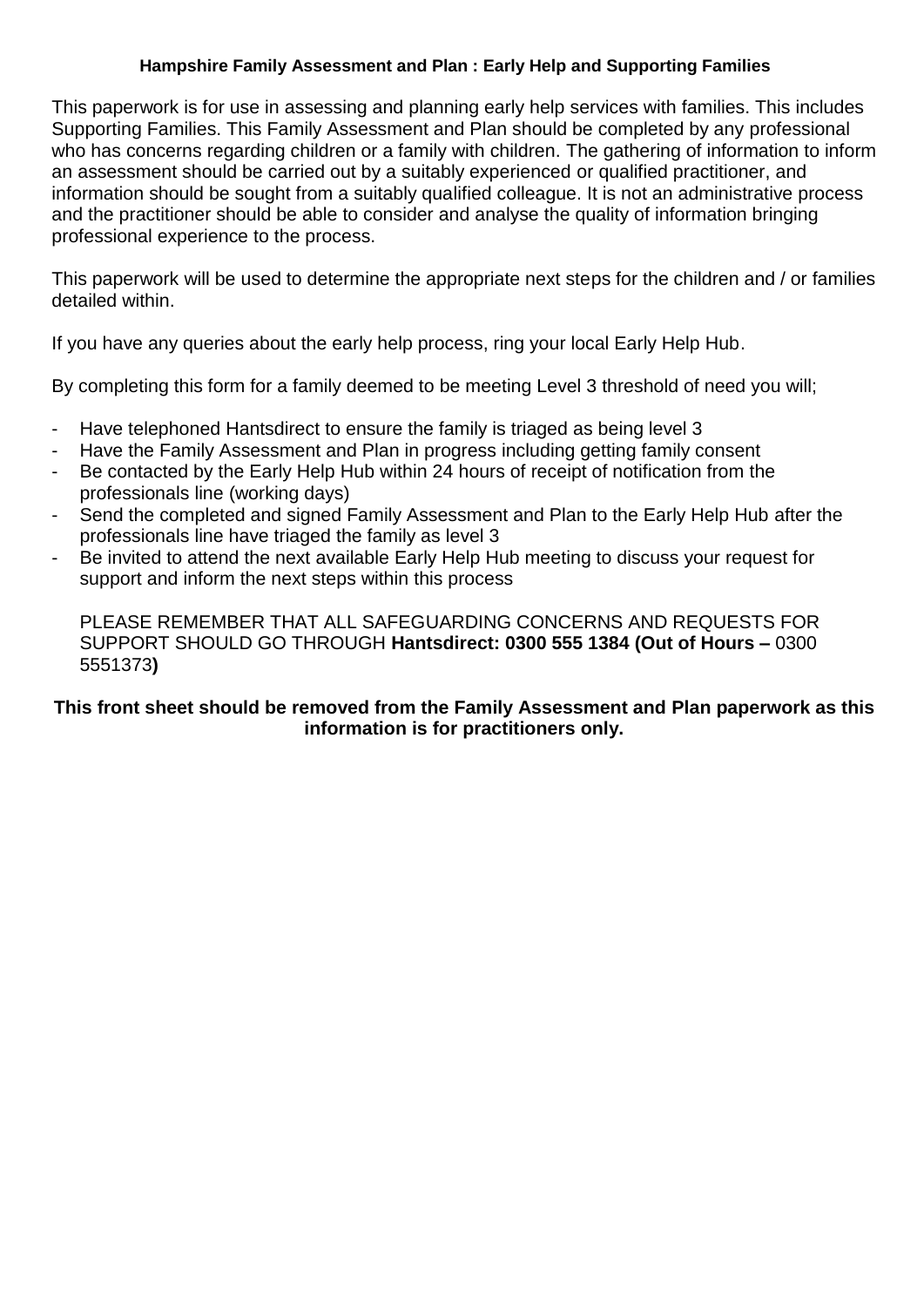

## **Early Help Flowchart – for practitioner use only**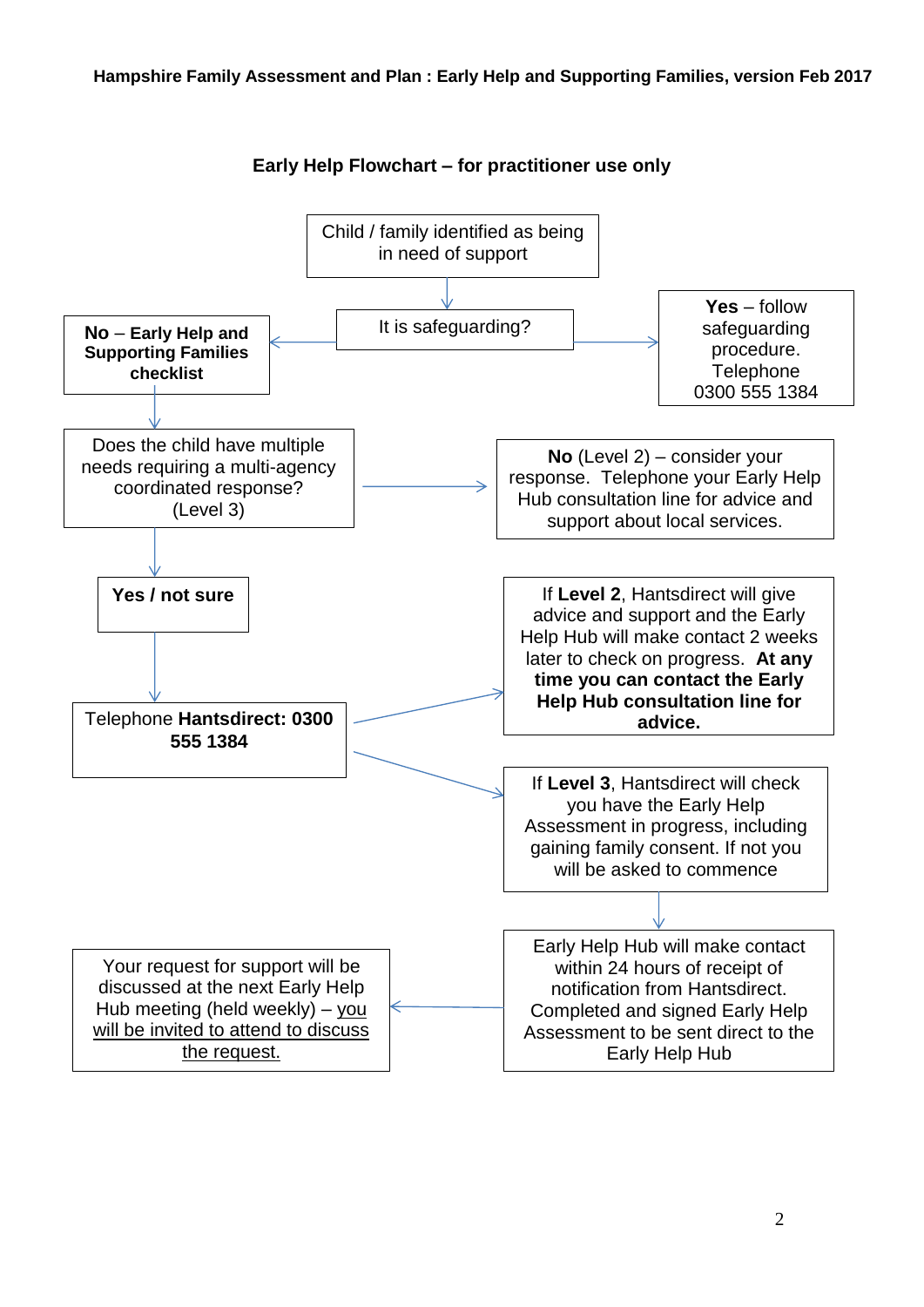|  |  |  |  |  |  | <b>FAMILY NAMES:</b> |  |  |
|--|--|--|--|--|--|----------------------|--|--|
|--|--|--|--|--|--|----------------------|--|--|

#### **MAIN FAMILY ADDRESS:**

#### **TELEPHONE NUMBER:**

#### **NOMINATING AGENCY:**

| Name:  | Role:               |  |
|--------|---------------------|--|
| Team:  | <b>Contact Tel:</b> |  |
| Email: |                     |  |
|        |                     |  |

Details of person collating information: Details of person collated: Date Information collated:

| <b>Early Help and Supporting Families checklist:</b>                                                                                                           |                                             |
|----------------------------------------------------------------------------------------------------------------------------------------------------------------|---------------------------------------------|
| (1)EDUCATION:<br>Households where a child:                                                                                                                     | Who in the household does<br>this apply to? |
| $\Box$ Has less than 90% school attendance for an average across the last 12<br>months. Please state % attendance and include attendance sheet if appropriate. |                                             |
| $\Box$ Has received at least 3 fixed term exclusions in the last 3 consecutive school<br>terms:                                                                |                                             |
| $\Box$ At primary school has had at least 5 school days of fixed term exclusion in the<br>last 12 months;                                                      |                                             |
| $\Box$ Of any age who has had at least 10 days of fixed term exclusion in the last 12<br>months;                                                               |                                             |
| $\Box$ Has been permanently excluded from school within the last 3 school terms;                                                                               |                                             |
| $\Box$ Is in alternative educational provision for children with behavioural problems.                                                                         |                                             |
|                                                                                                                                                                |                                             |

Comments:

| (2) ASB/CRIME:                                                                                                   | Who in the household does |
|------------------------------------------------------------------------------------------------------------------|---------------------------|
| Households including:                                                                                            | this apply to?            |
| $\Box$ An adult or child with a recorded anti-social behaviour (ASB) incident in the last                        |                           |
| 12 months.                                                                                                       |                           |
| $\Box$ A child who is known to YOT and has committed a proven offence in the<br>previous 12 months.              |                           |
| $\Box$ An adult prisoner who is less than 12 weeks from release date and will have                               |                           |
| parenting responsibilities on release.                                                                           |                           |
| $\Box$ An adult who is currently subject to licence or supervision in the community,                             |                           |
| following release from prison, and has parenting responsibilities.                                               |                           |
| $\Box$ An adult currently serving a community order or suspended sentence, who has<br>parenting responsibilities |                           |
| Comments:                                                                                                        |                           |
| (3) CHILDREN WHO NEED HELP:                                                                                      | Who in the household does |
| Households where a child:                                                                                        | this apply to?            |
| $\Box$ Has been identified and assessed by Early Help Hubs as needing early help.                                |                           |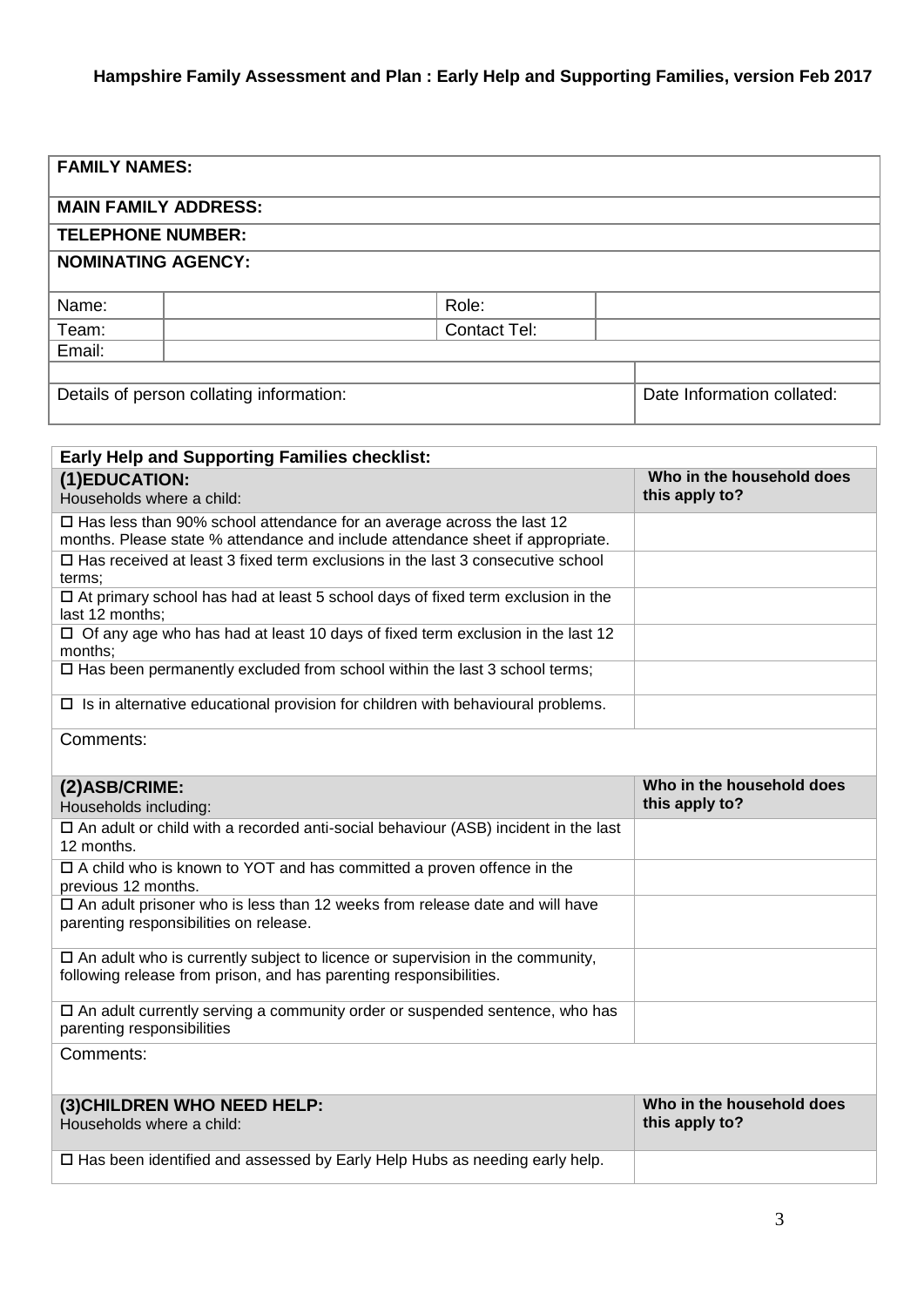| □ Is not taking up the free Early Years Education offer                                                                                     |                                             |
|---------------------------------------------------------------------------------------------------------------------------------------------|---------------------------------------------|
| $\square$ Has developmental delays identified at the 2 year old health check                                                                |                                             |
| □ YrR Early Years Foundation Stage Profile (EYFSP) score is of concern.                                                                     |                                             |
| $\square$ Has been reported missing from home                                                                                               |                                             |
| Comments:                                                                                                                                   |                                             |
|                                                                                                                                             |                                             |
| (4) EMPLOYMENT AND RISK OF FINANCIAL EXCLUSION:<br>Households where:                                                                        | Who in the household does<br>this apply to? |
| $\square$ An adult is in receipt of out of work benefits.                                                                                   |                                             |
| □ A young person who is about to leave school, has no/ few qualifications and no<br>planned education, training or employment.              |                                             |
| $\Box$ A young person is not in education, training or employment                                                                           |                                             |
| $\Box$ The family received a warning letter for breach of tenancy                                                                           |                                             |
| □ The family member received a notice of Seeking Possession (NOSP)                                                                          |                                             |
| $\Box$ The family member received an eviction order                                                                                         |                                             |
| $\Box$ The family is in rent arrears and/or has unmanaged debts (for example credit<br>card loans, school meals)                            |                                             |
|                                                                                                                                             |                                             |
| Comments:                                                                                                                                   |                                             |
|                                                                                                                                             |                                             |
| (5) DOMESTIC VIOLENCE AND ABUSE:<br>A household where:                                                                                      | Who in the household does<br>this apply to? |
| $\Box$ A young person or adult known to local services as having experienced<br>domestic violence or abuse in the last 12 months            |                                             |
| $\Box$ A young person or adult known to the police as having perpetrated an incident<br>of domestic violence or abuse in the last 12 months |                                             |
| □ The household has been subject to a police call out for a domestic incident in<br>the last 12 months                                      |                                             |
| Comments:                                                                                                                                   |                                             |
|                                                                                                                                             |                                             |
| (6) FAMILIES WITH HEATLH PROBLEMS:<br>Households where:                                                                                     | Who in the household does<br>this apply to? |
| $\square$ An adult with mental health problems who has parenting responsibilities or a<br>child with mental health problems                 |                                             |
| $\square$ An adult with parenting responsibilities or a child with a drug or alcohol problem.                                               |                                             |
| $\Box$ A child or an adult is affected by excess weight (overweight, obesity)                                                               |                                             |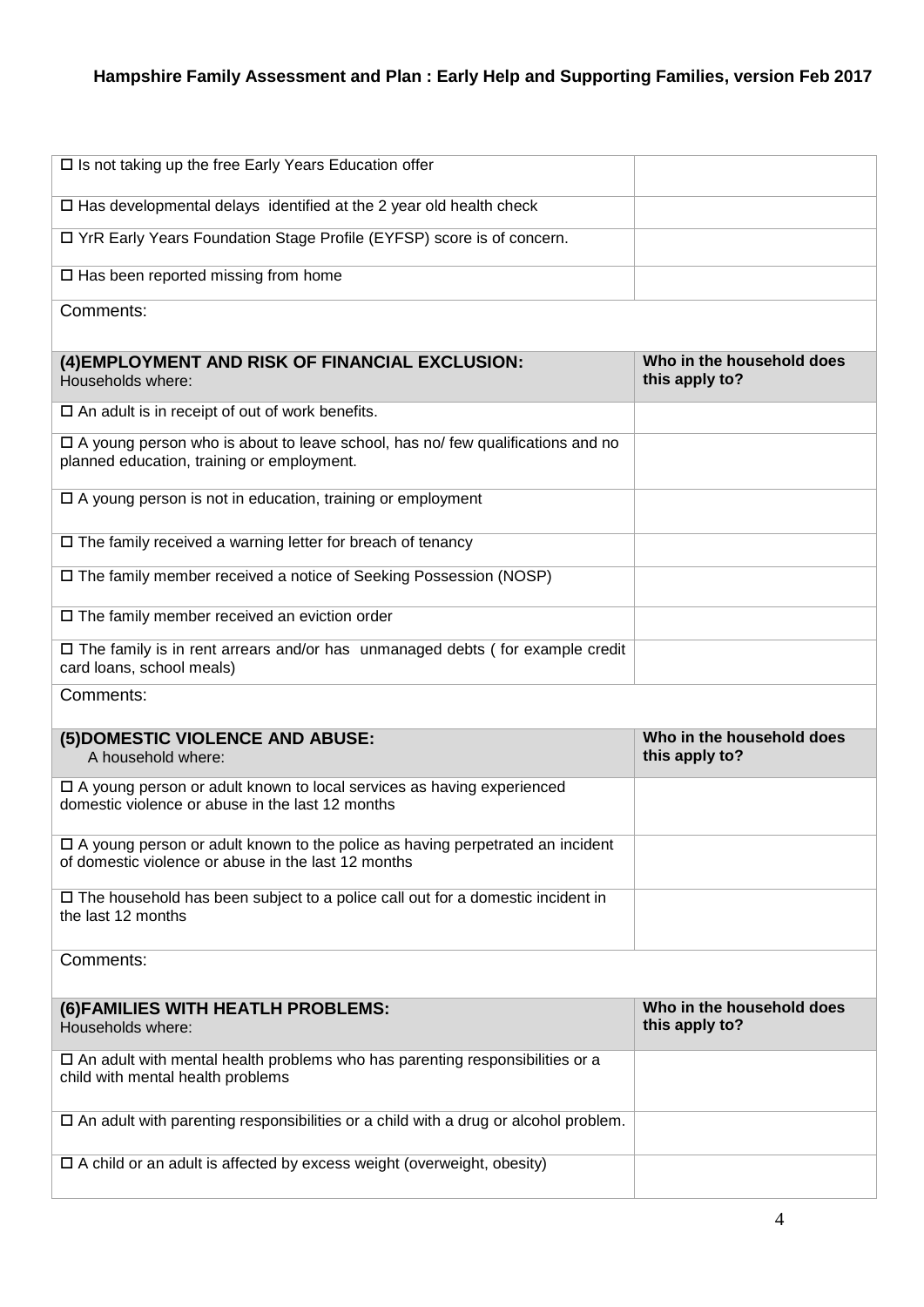| $\Box$ A child or an adult is affected by malnutrition |  |
|--------------------------------------------------------|--|
| Comments:                                              |  |
|                                                        |  |

### **Family composition and details - include all those living in the family home**

| <b>Full name</b>              | <b>D.O.B.</b><br><b>EDD</b> | Sex | <b>Ethnicity</b> | <b>Family member?</b><br>e.g. Mother father,<br>child. | If adult do they<br>have parental<br>responsibility? | <b>SEN</b><br>Y/N |
|-------------------------------|-----------------------------|-----|------------------|--------------------------------------------------------|------------------------------------------------------|-------------------|
| Main child for EH Completion: |                             |     |                  |                                                        |                                                      |                   |
|                               |                             |     |                  |                                                        |                                                      |                   |
|                               |                             |     |                  |                                                        |                                                      |                   |
|                               |                             |     |                  |                                                        |                                                      |                   |
|                               |                             |     |                  |                                                        |                                                      |                   |

*N.B Parental responsibility. A mother automatically has parental responsibility for her child from birth. A father usually has parental responsibility if he is-*

*Married to the child's mother*

 *Listed on the birth certificate (after a certain date depending on which part of the UK the child was born in) Remember step parents or other adults can apply for parental responsibility.*

**Details of any other significant family members e.g. Grandparents/ aunts/ uncles/ step-parents with a caring role (include DOB, relationship, and address if different):**

**Are any of the children Young Carers? – i.e.** are any of the children caring for someone in the family with a long-term illness or disability? Yes/No What is their understanding of the illness or disability?

What caring are they doing?

What are the impacts caring is having on the child/young person?

What support do they need?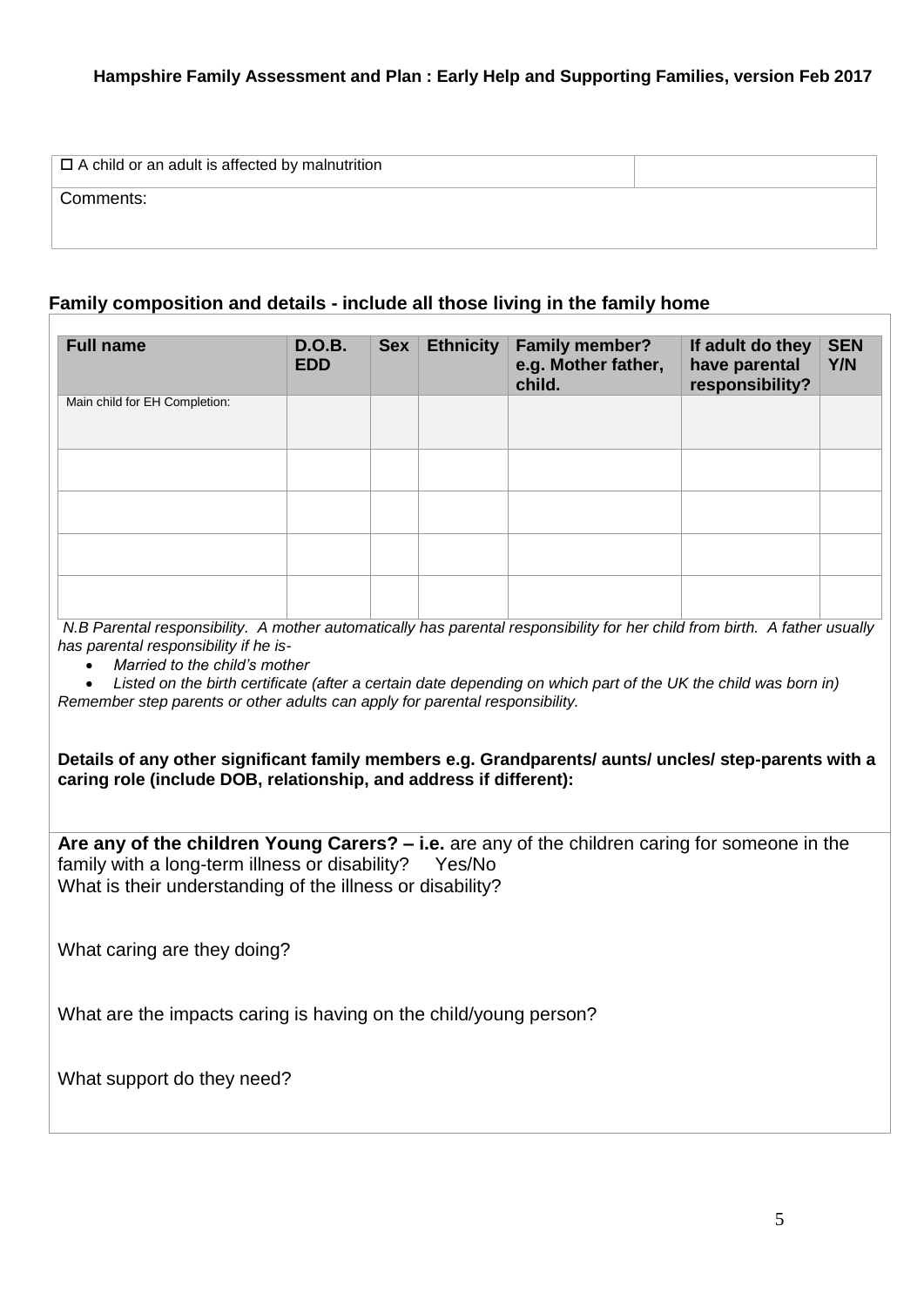#### **Details of professionals currently involved with any of the family members:**

| Worker Name/Role/<br>Team/ Agency | Supporting which<br>family member | Actions taken to date | Contact details | Consulted<br>during<br>assessment |
|-----------------------------------|-----------------------------------|-----------------------|-----------------|-----------------------------------|
|                                   |                                   |                       |                 | Y/N                               |
|                                   |                                   |                       |                 | Y/N                               |
|                                   |                                   |                       |                 | Y/N                               |
|                                   |                                   |                       |                 | Y/N                               |
|                                   |                                   |                       |                 | Y/N                               |

#### **What is known about the child and the family (previous received support)?**

|                                                                | <b>Briefly describe the</b><br>support received | When? | Who delivered support? |
|----------------------------------------------------------------|-------------------------------------------------|-------|------------------------|
| Learning and developing,<br><b>Behaviour and Relationships</b> |                                                 |       |                        |
| <b>Offending</b>                                               |                                                 |       |                        |
| <b>Mental Health</b>                                           |                                                 |       |                        |
| <b>Domestic Violence/abuse</b>                                 |                                                 |       |                        |
| <b>Housing/Financial exclusion</b>                             |                                                 |       |                        |
| <b>Substance misuse</b>                                        |                                                 |       |                        |
| Health - Physical and<br><b>Emotional</b>                      |                                                 |       |                        |
| <b>Employment</b>                                              |                                                 |       |                        |
| Other - define                                                 |                                                 |       |                        |

## **Further information about the family**

<u>.</u>

| Is an interpreter or signer required?                                   | Y/N | Has this been arranged? | Y/N |
|-------------------------------------------------------------------------|-----|-------------------------|-----|
| GP surgery                                                              |     | NHS numbers             |     |
| Details of any family member's<br>disability $*^1$                      |     |                         |     |
| Are there any known risk factors (e.g.<br>lone working / home visiting) |     |                         |     |
| Any other relevant information<br>Refugee/asylum seeker/ service family |     |                         |     |
| Details of family members where<br>English is not the first language    |     |                         |     |

<sup>&</sup>lt;sup>1</sup> Disability definition from the Equality Act  $2010 - if$  you have a physical or mental impairment that has a 'substantial' and 'long-term' negative effect on your ability to do normal daily activities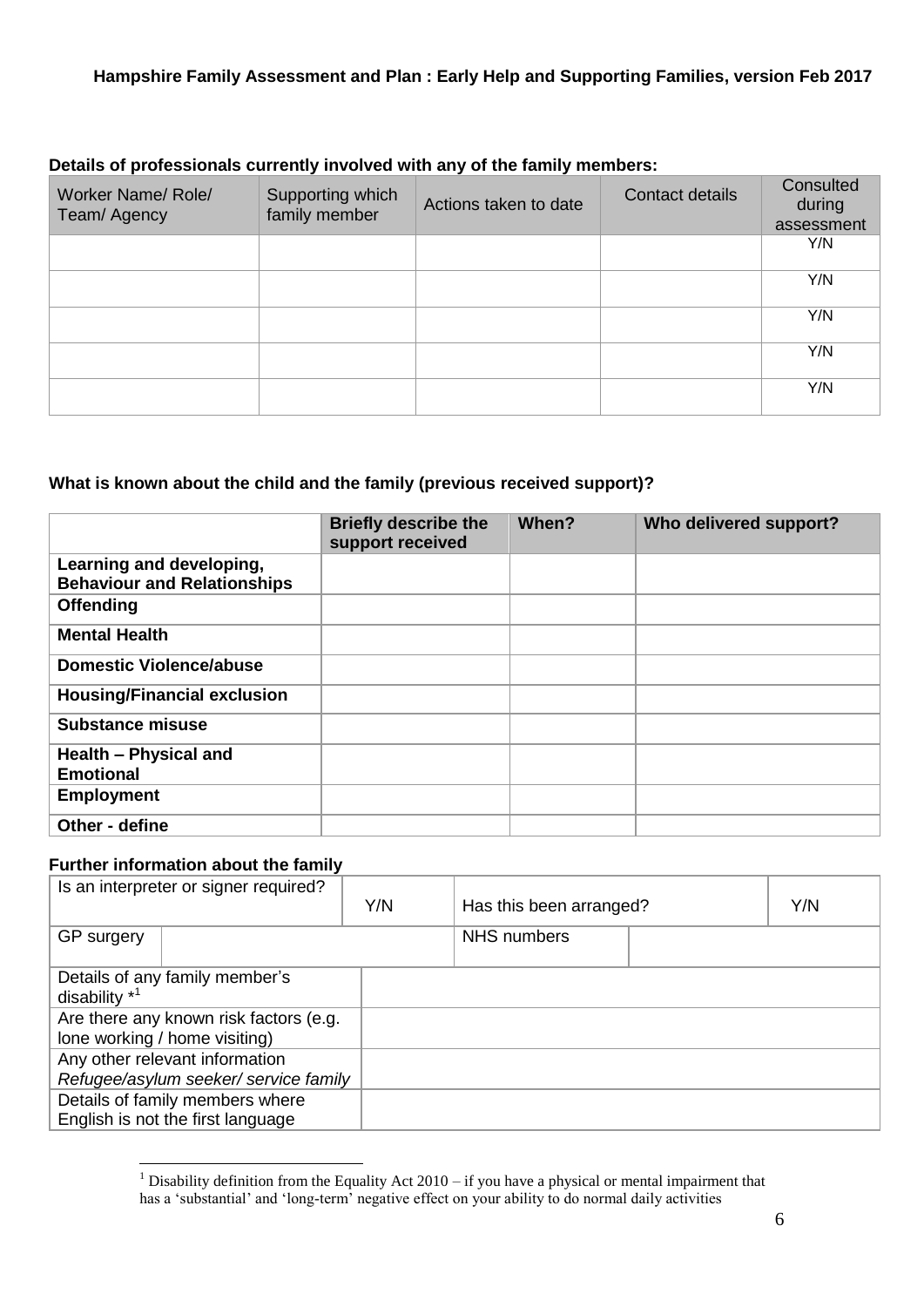# **Family Assessment**

#### **All areas of the assessment cannot always be fully completed by one worker. The assessment information should focus on improving outcomes for the child. Focus on both strengths and needs.**

## **Child Developmental Needs**

Summary of **EACH** child's developmental needs (*Health, Education, identity, Emotional and Behavioural development, family and social relationships, social presentation, self care skills*)

*Consider general health (including nutrition, physical development, speech, language, drugs / alcohol, antisocial behaviour/crime, self care skills), Education and Learning (including % attendance at education, behaviour, progress & achievements, aspirations), emotional& social development (including mental health, family & peer relationships), Missing from school / home regularly, risky sexual behaviour, signs of grooming (e.g. unexplained high value possessions, normalisation inappropriate behaviour, inappropriate use of social media)*

*When seeking information from schools or other education settings, information should be sought from the appropriate designated professional* 

Strengths:

Issues / concerns:

What support is needed?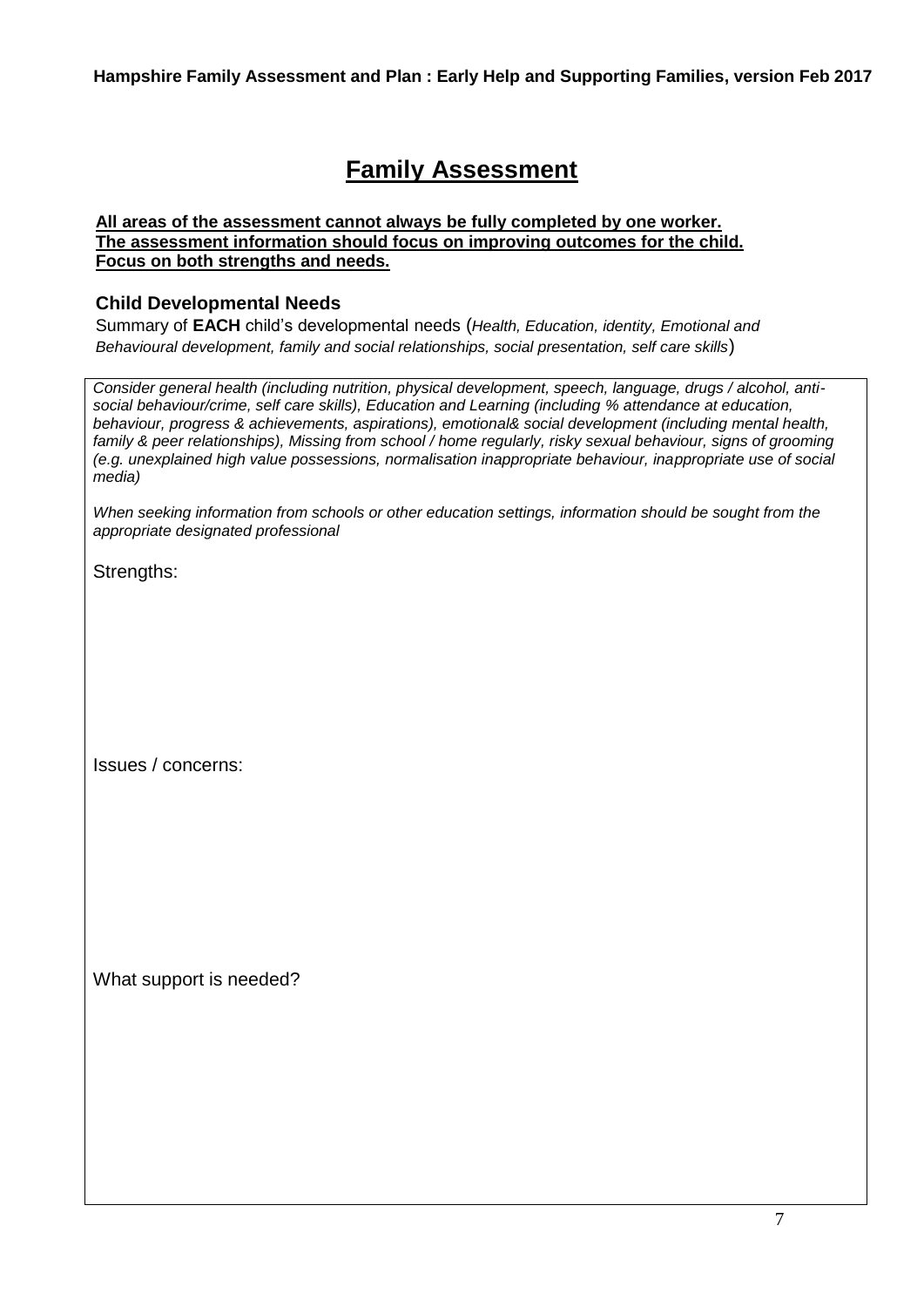## **Parenting Capacity**

Summary of Parenting Capacity (*Basic care, ensuring safety, emotional warmth, stimulation, guidance and boundaries, stability*)

*Consider parenting style, basic care, ensuring safety, emotional warmth, boundaries , communication, response to identified needs*

*Does the parent / carer have any needs? i.e. mental or physical health, substance misuse, work related problems, parenting needs, domestic abuse.*

*Do they have any additional caring responsibilities? E.g. caring for a grandparent?*

**Strengths** 

Issues / concerns:

What support is needed?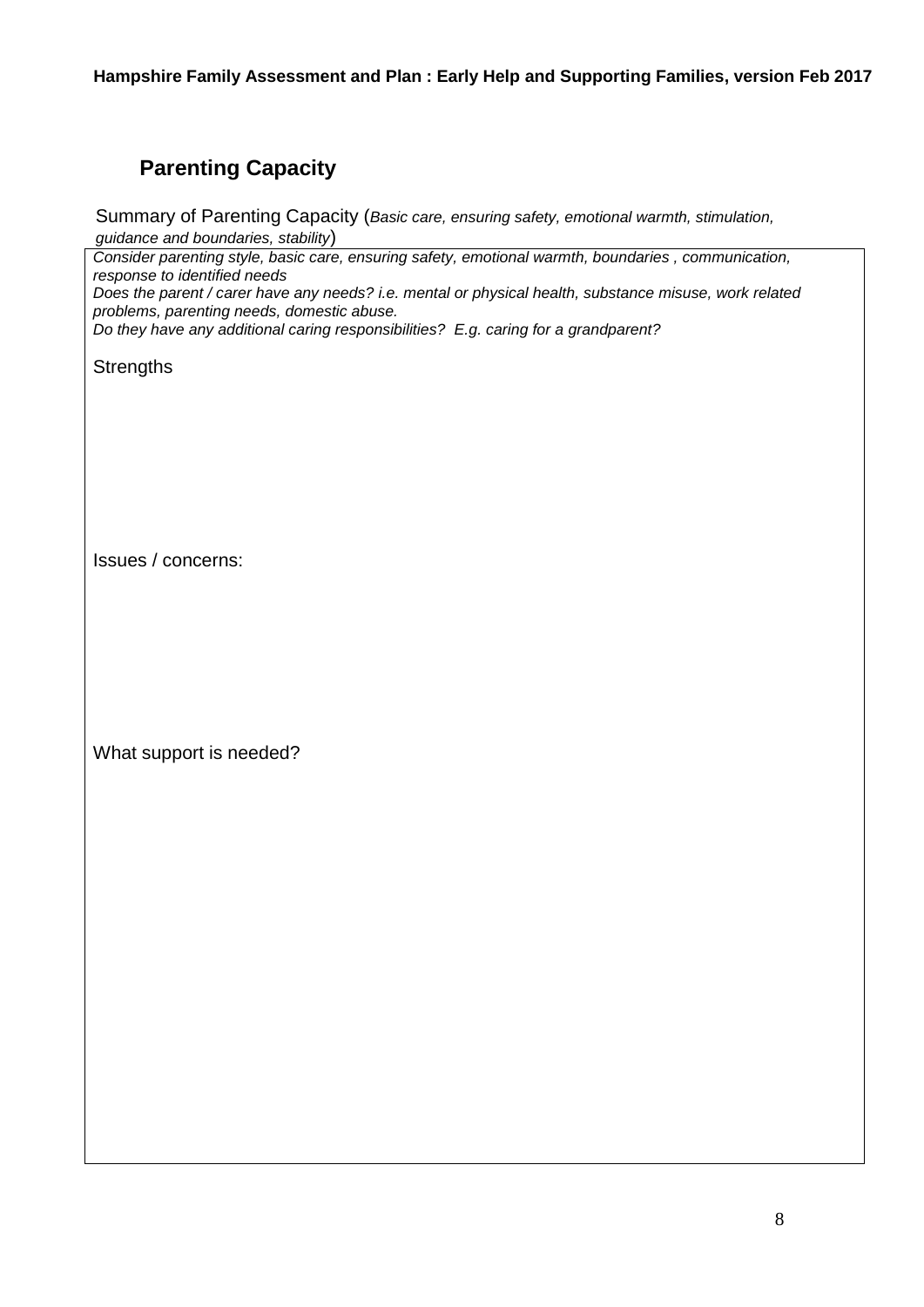## **Family and Environmental Factors**

Summary of Family and environmental factors (*Family history and functioning, wider family, housing, employment, income, family's social integration, community resources)*

*Consider family history, relationships issues, breakdowns, wider family networks, financial situation, employment, crime/anti-social behaviour, access to services in community.. Is housing adequate for the family's needs?* 

*Are there any religious, cultural or ethnicity factors to be taken into consideration when planning services?*

**Strengths** 

Issues / concerns:

What support is needed?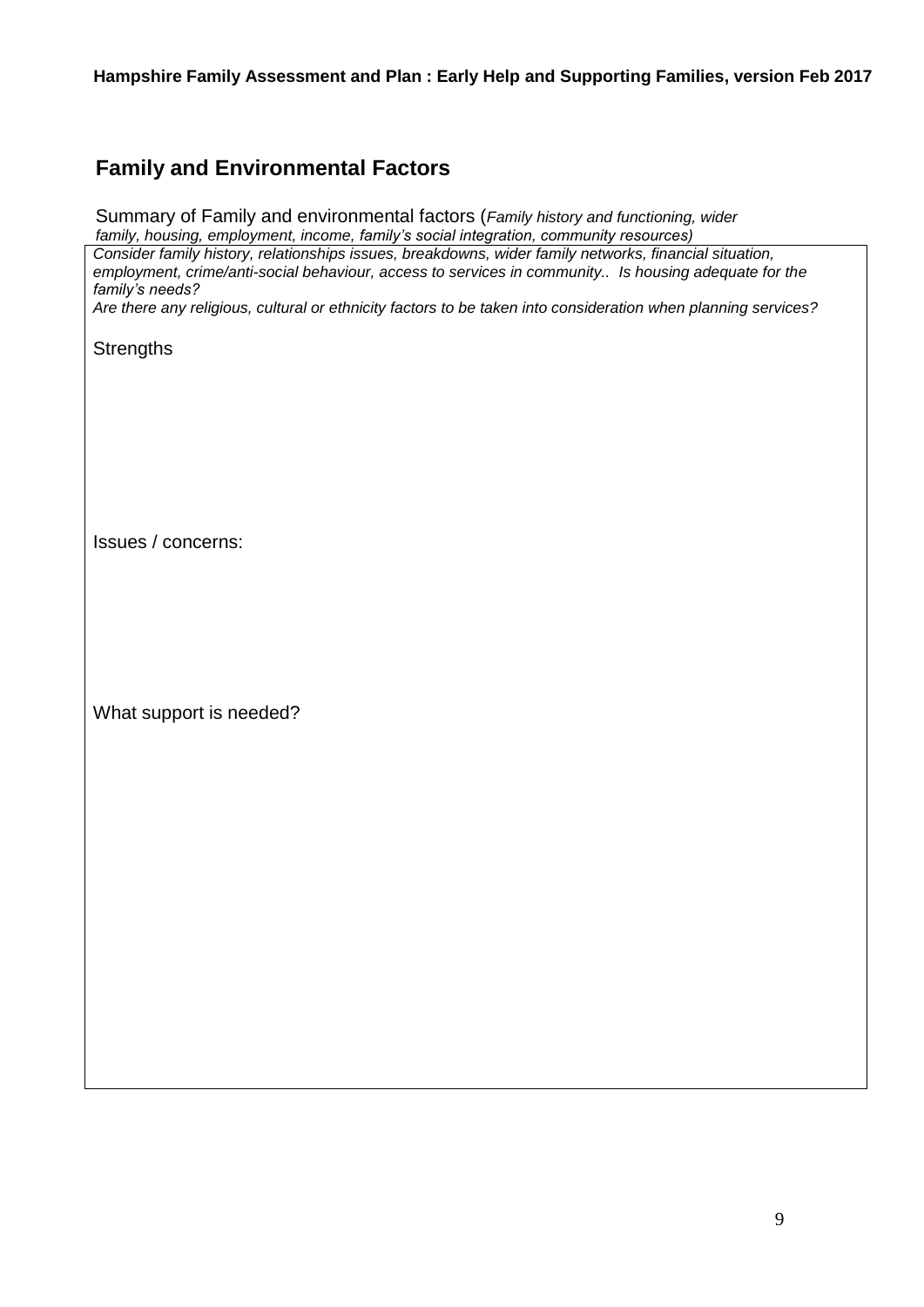#### **Views of the family**

#### **Notes/views/comments, to include what changes the family member would like to see:**

| Child or young person's views on the assessment and identified actions to be addressed. Please |  |
|------------------------------------------------------------------------------------------------|--|
| summarise each child's views and detail how these views were sought                            |  |

**Parents' views on the assessment and identified actions to be addresses.** Please summarise each parent's views and detail how these views were sought and recorded

**Any other comments**:

#### **Information Sharing Consent\*:**

I understand that information gathered regarding myself and my family will be used only for the purpose of providing, coordinating and evaluating services to my family under the [District] Supporting Families Programme and wider Early Help offer.

I agree that information about me can be shared with other professionals and organisations where this is necessary to provide coordinate and evaluate services to support the family under the supporting families programme and Early Help. I understand that this may include health organisations, police, youth offending team, criminal justice, registered social landlords, DWP, education, housing and social care services and also services that have been obtained both locally and across Hampshire to co ordinate, evaluate and provide support to families on the programme and through Early Help.

I understand and agree that information about me will be provided to the Department Communities and Local Government (DCLG) for research and evaluation of the scheme.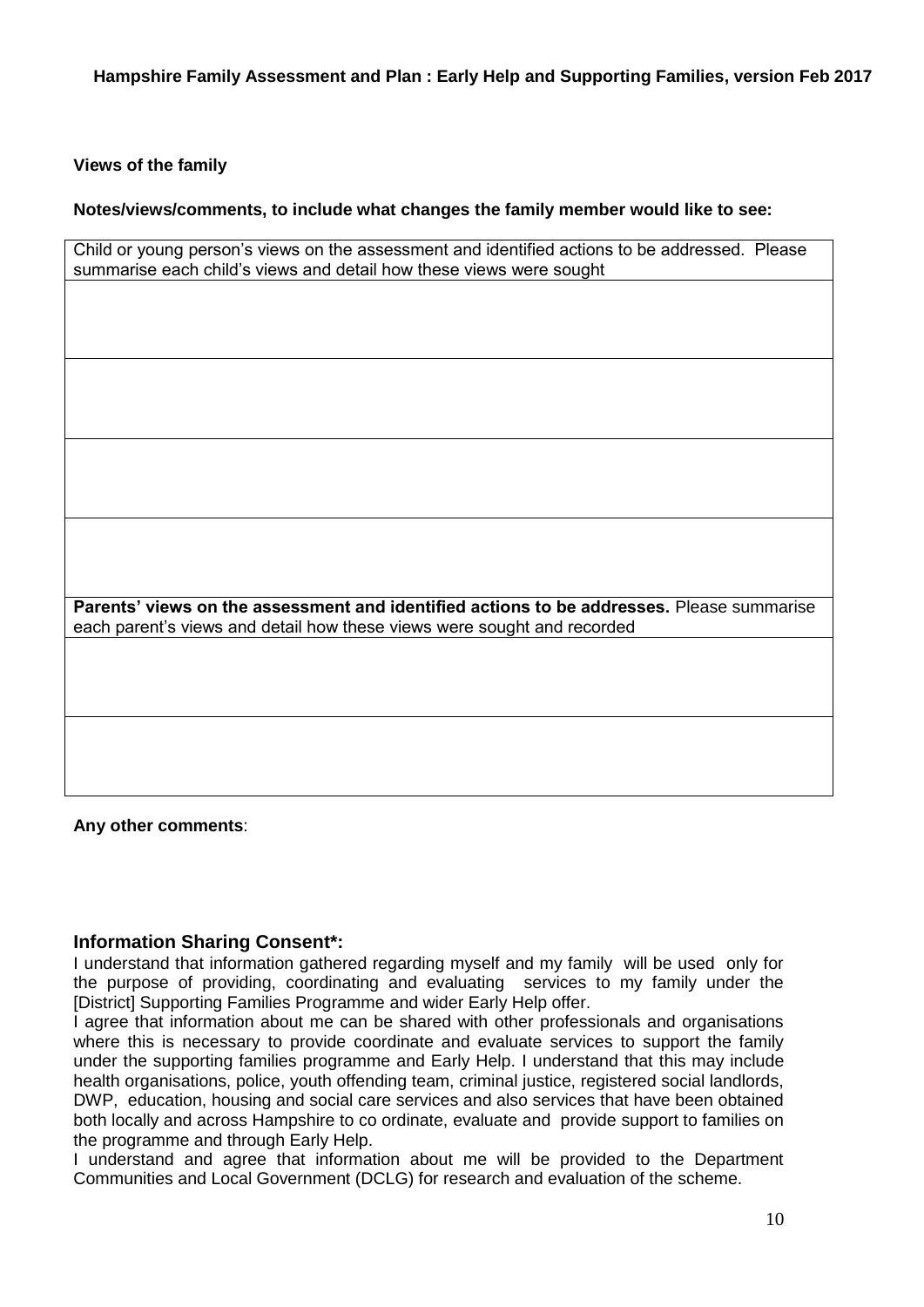I understand that information about me will only be shared without my consent if the information suggests a person is at serious risk of harm or to prevent a crime being committed. Where the information suggests significant harm to an infant, child or young person local safeguarding children board procedures (4LSCB) will be followed and this has been explained to me.

I agree to my information being stored on SafetyNet and the Hampshire County Council database where appropriate.

Further information about information sharing can be obtained at <http://www3.hants.gov.uk/families/supporting-troubled-families/about-troubled-familes.htm> or from your local coordinator.

| Parent/Carer signature  | Name | Date |
|-------------------------|------|------|
|                         |      |      |
|                         |      |      |
|                         |      |      |
|                         |      |      |
| Young Persons signature | Name | Date |
|                         |      |      |
|                         |      |      |
|                         |      |      |
|                         |      |      |
| Professionals signature | Name | Date |
|                         |      |      |

*\*Please note that consent to share information should be sought for each family member, aged 12 and over*

#### **Additional Information:**

Any additional information after the plan has been considered:

| Following Early Help and/or Supporting Families discussion please confirm: |          |  |  |  |
|----------------------------------------------------------------------------|----------|--|--|--|
| Date discussed                                                             |          |  |  |  |
| Identify lead professional / EH Coordinator                                | Name:    |  |  |  |
| working with the family:                                                   | Role:    |  |  |  |
|                                                                            | Contact: |  |  |  |
| Signed by SRO or EH Coordinator                                            |          |  |  |  |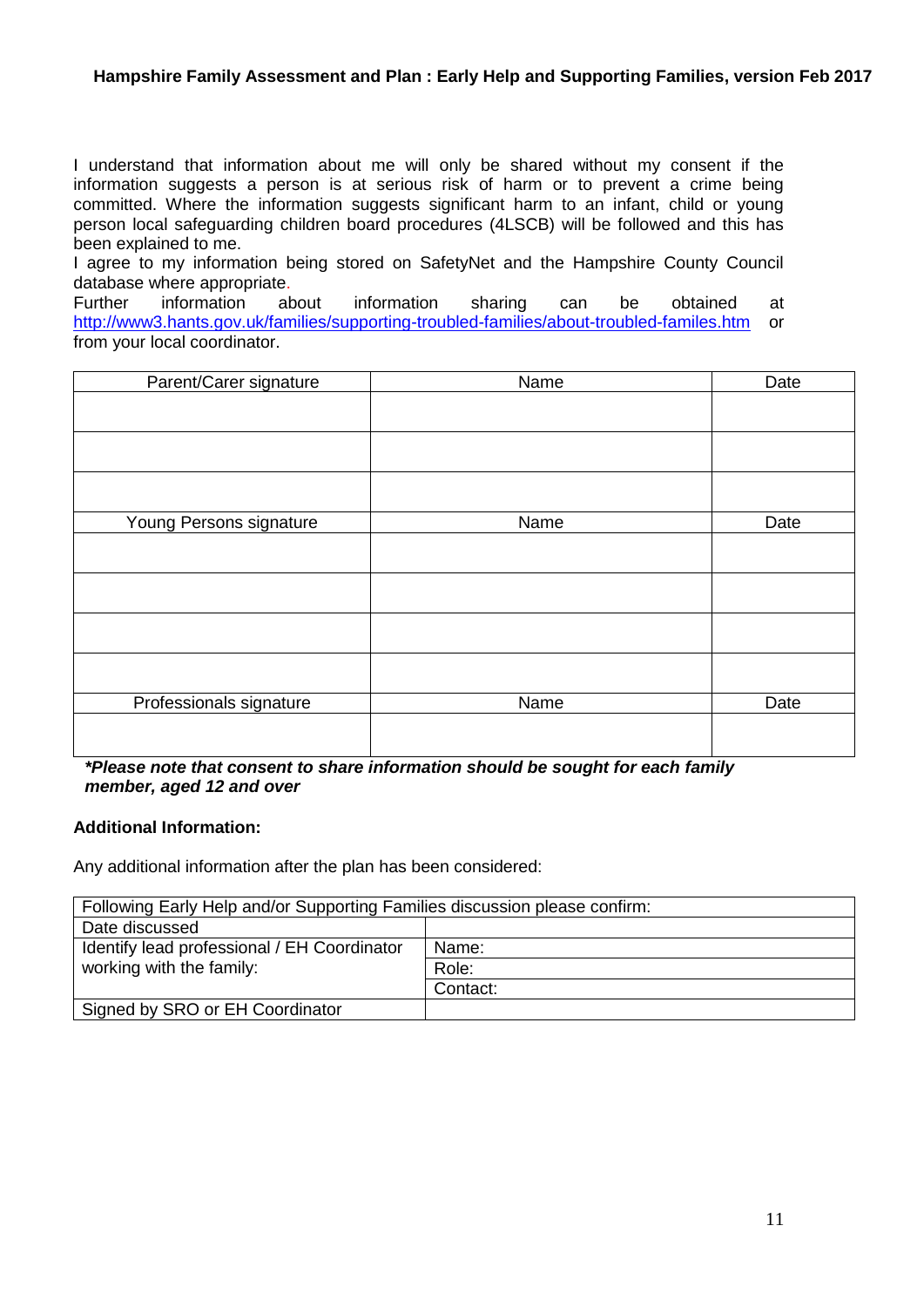# **Family Plan**

**This should reflect what has been identified through the assessment process. It should be clear on which family member each action refers to. The criteria linked with the supporting families programme has been inserted into the plan for ease but it is recognised they will not be appropriate for all family plans so please delate as appropriate and add other priority areas as needed.** 

| <b>Priority area</b><br>-identified need-                  | How has the<br>need been<br>identified? | <b>Proposed next steps</b><br>$-Action -$ | By who? | What resources will be<br>available to the family?<br><b>What is additional?</b> | How will the action impact on<br>the individual/family and<br>improve outcomes? |  |
|------------------------------------------------------------|-----------------------------------------|-------------------------------------------|---------|----------------------------------------------------------------------------------|---------------------------------------------------------------------------------|--|
|                                                            |                                         |                                           |         |                                                                                  |                                                                                 |  |
|                                                            |                                         |                                           |         |                                                                                  |                                                                                 |  |
|                                                            |                                         |                                           |         |                                                                                  |                                                                                 |  |
|                                                            |                                         |                                           |         |                                                                                  |                                                                                 |  |
| <b>Improving educational</b><br>attendance and<br>outcomes |                                         |                                           |         |                                                                                  |                                                                                 |  |
| <b>Reducing crime/anti-</b><br>social behaviour            |                                         |                                           |         |                                                                                  |                                                                                 |  |